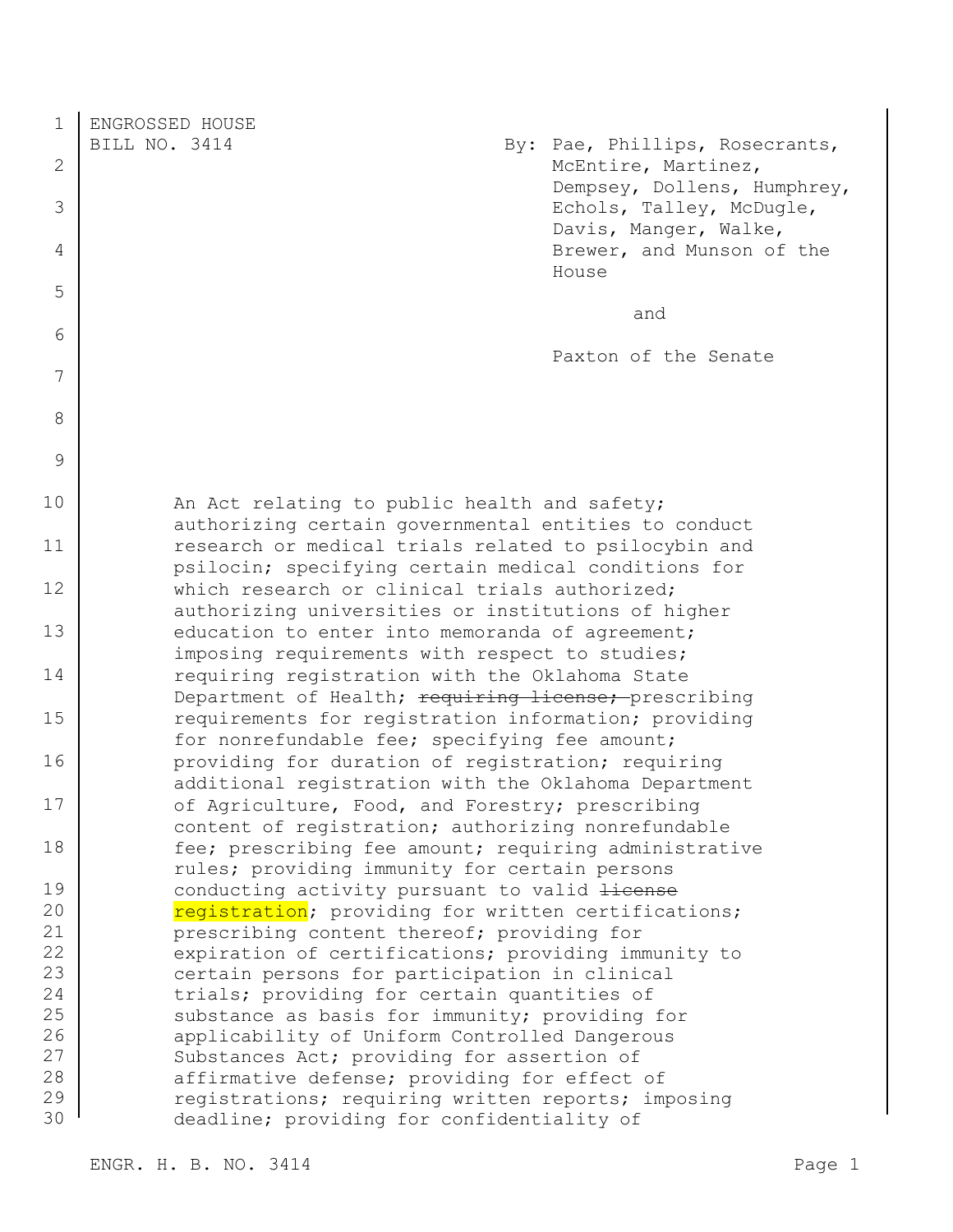| $\mathbf 1$ | certain personal information; requiring enumerated<br>agencies to maintain confidentiality with respect to |
|-------------|------------------------------------------------------------------------------------------------------------|
| 2           | information; and providing for codification.                                                               |
| 3           |                                                                                                            |
| 4           |                                                                                                            |
| 5           | BE IT ENACTED BY THE PEOPLE OF THE STATE OF OKLAHOMA:                                                      |
| 6           | SECTION 1.<br>A new section of law to be codified<br>NEW LAW                                               |
| 7           | in the Oklahoma Statutes as Section 3600 of Title 63, unless there                                         |
| 8           | is created a duplication in numbering, reads as follows:                                                   |
| 9           | Universities, institutions of higher education located in<br>Α.                                            |
| 10          | Oklahoma, and research facilities that have entered into a                                                 |
| 11          | memorandum of agreement with a university or institution of higher                                         |
| 12          | education located in Oklahoma are hereby authorized to conduct                                             |
| 13          | scientific research and medical trials on psilocybin and psilocin                                          |
| 14          | for the treatment of persons eighteen (18) years of age or older who                                       |
| 15          | suffer from experience any of the following:                                                               |
| 16          | Post-traumatic stress disorder;<br>$1$ .                                                                   |
| 17          | Treatment-resistant/refractory depression;<br>$2$ .                                                        |
| 18          | Treatment-resistant/refractory anxiety;<br>3.                                                              |
| 19          | Treatment-resistant/refractory obsessive compulsive<br>4.                                                  |
| 20          | disorder;                                                                                                  |
| 21          | 5.<br>Traumatic brain injury;                                                                              |
| 22          | Early stage dementia;<br>6.                                                                                |
| 23          | Palliative care;<br>7.                                                                                     |
| 24          | End-of-life care;<br>8.                                                                                    |
|             |                                                                                                            |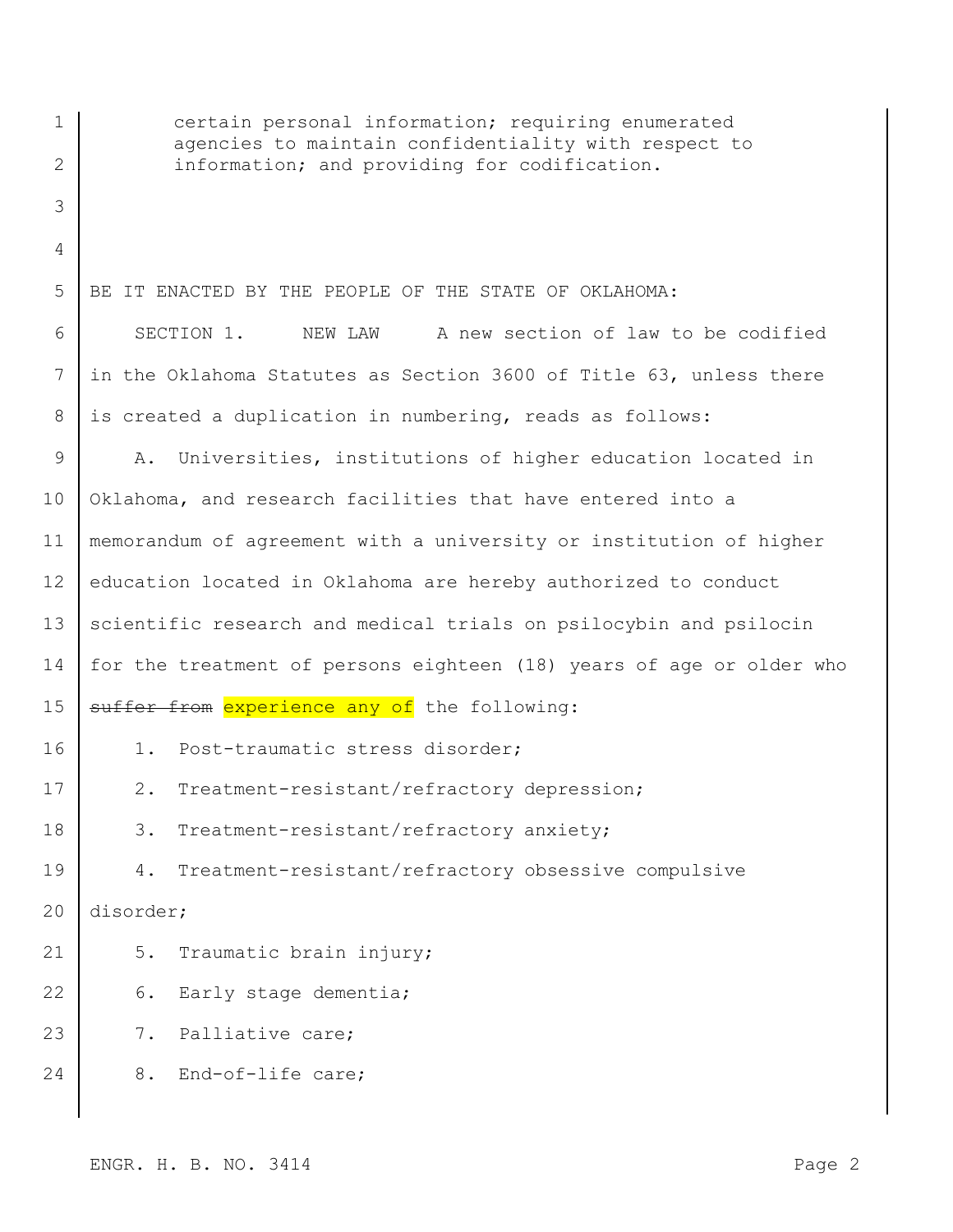- 
- 1 9. Opioid use disorder; or

2 10. Moderate to severe chronic pain.

3 B. Each university and institution of higher education located 4 in Oklahoma shall be permitted to enter into no more than one 5 memorandum of agreement with a research facility for the purposes of 6 conducting research pursuant to this act.

7 C. In conducting such research as described in subsection A of 8 this section, the studies shall:

9 1. Perform clinical trials on the therapeutic efficacy of using 10 psilocybin or psilocin in the treatment of the aforementioned 11 | medical conditions;

- 12 2. Review the current literature regarding:
- 13 a. the safety and efficacy of using psilocybin or 14 psilocin in the treatment of the aforementioned 15 medical conditions, and
- 16 b. the access persons have to psilocybin and psilocin for 17 the treatment of the aforementioned medical 18 conditions; and

19 3. Examine the science of cultivation, synthesis, extraction, and processing of psilocybin and psilocin as well as the fungi, yeasts, and other naturally occurring source organisms of these molecules.

23 D. 1. Eligible entities as described in subsection A of this  $24$  section shall register with the State Department of Health for a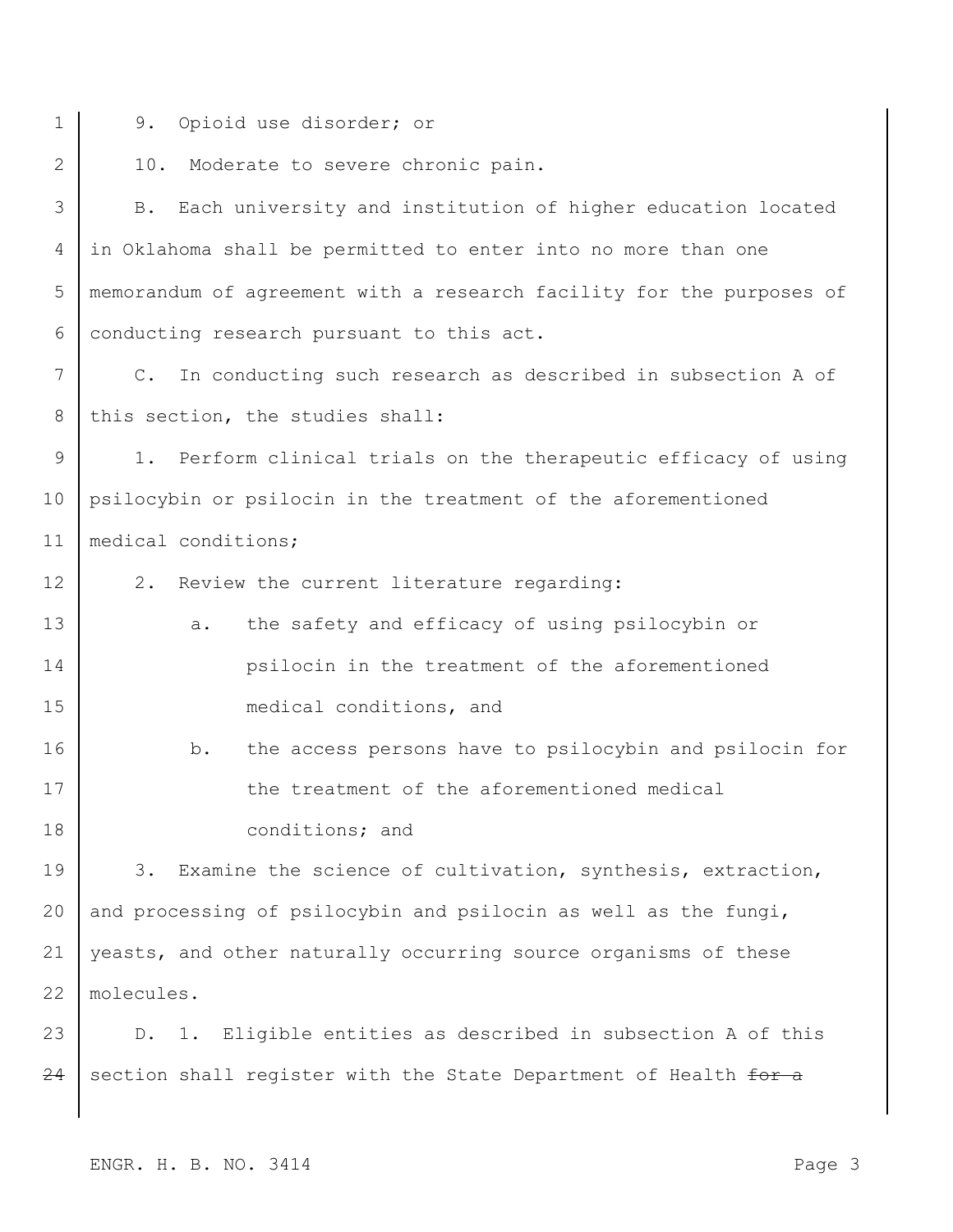1  $\frac{1}{1}$  license prior to and for the purposes of growing, studying, 2 processing, and/or dispensing psilocybin-containing fungi or other 3 naturally occurring source organisms, or studying, extracting, 4 synthesizing, and/or dispensing psilocybin or psilocin. The 5 registration submission information shall include: 6 a. the name and address of the research facility, 7 d. b. a <del>research-<mark>university- or institution of higher</mark></del> 8 education-approved research prospectus, and 9 c. certification from the university's or institution of 10 higher education's institutional review board if human 11 trials are part of the research. 12 2. By registering, the registrant acknowledges and agrees that: 13 a. the information contained in the registration 14 submissions may be provided to law enforcement 15 agencies, and 16 b. the registrant shall submit an annual report detailing 17 compliance with annual regulation requirements. 18 3. The Department shall collect a one-time nonrefundable fee of 19 Five Hundred Dollars (\$500.00) from the registrant at the time of 20 | application, and the applicant shall, upon completion of 21 | registration, register with the Oklahoma State Bureau of Narcotics 22 and Dangerous Drugs Control with a fee of Five Hundred Dollars 23 (\$500.00), to be paid annually so long as the research remains 24 active.

24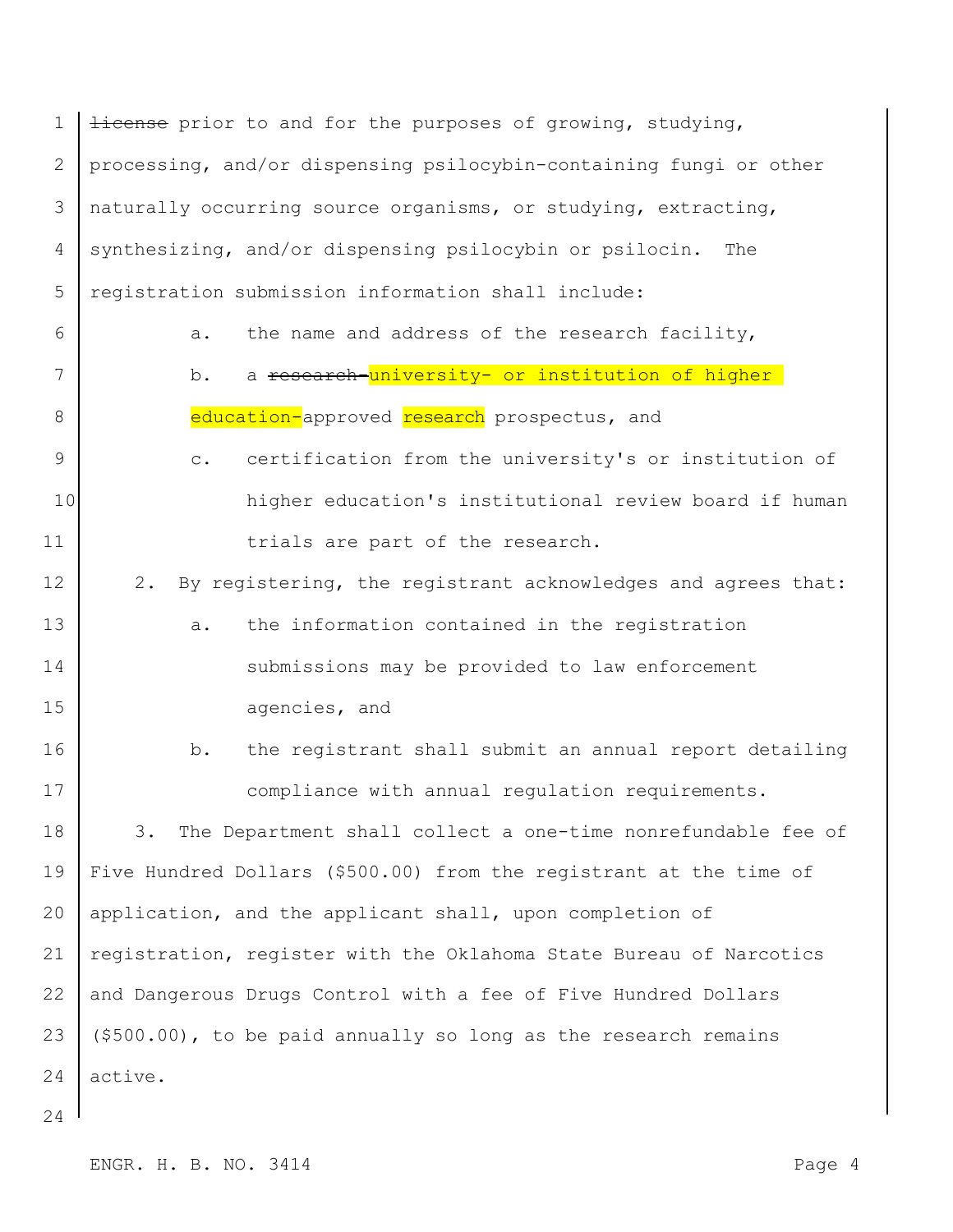1 | 4. Registration pursuant to this act is valid for one (1) year, 2 effective from confirmation and of receipt of both the State 3 Department of Health registration and Oklahoma State Bureau of 4 Narcotics and Dangerous Drugs Control registration.

5 5. Within fourteen (14) business days of receiving their State 6 Department of Health registration and receipt of confirmation of 7 Oklahoma State Bureau of Narcotics and Dangerous Drugs Control 8 registration, cultivators of psilocybin- or psilocin-containing 9 fungi or plants shall also register with the Oklahoma Department of 10 | Agriculture, Food, and Forestry (ODAFF). ODAFF registrations shall 11 include:

12 a. the name and address of the cultivation facility, 13 b. a copy of the approved research prospectus submitted 14 to the State Department of Health, and

15 c. copies of the State Department of Health registration 16 and Bureau registration.

17 6. The ODAFF shall collect a one-time nonrefundable fee of One 18 | Hundred Dollars (\$100.00) from the cultivator <del>licensee registrant</del> at 19 the time of ODAFF registration.

 7. Should the registrant change facility locations for the cultivation, testing, synthesis, storage, or dispensing of psilocybin or psilocin, it shall report such changes within fourteen (14) business days to the State Department of Health and to the Oklahoma State Bureau of Narcotics and Dangerous Drugs Control.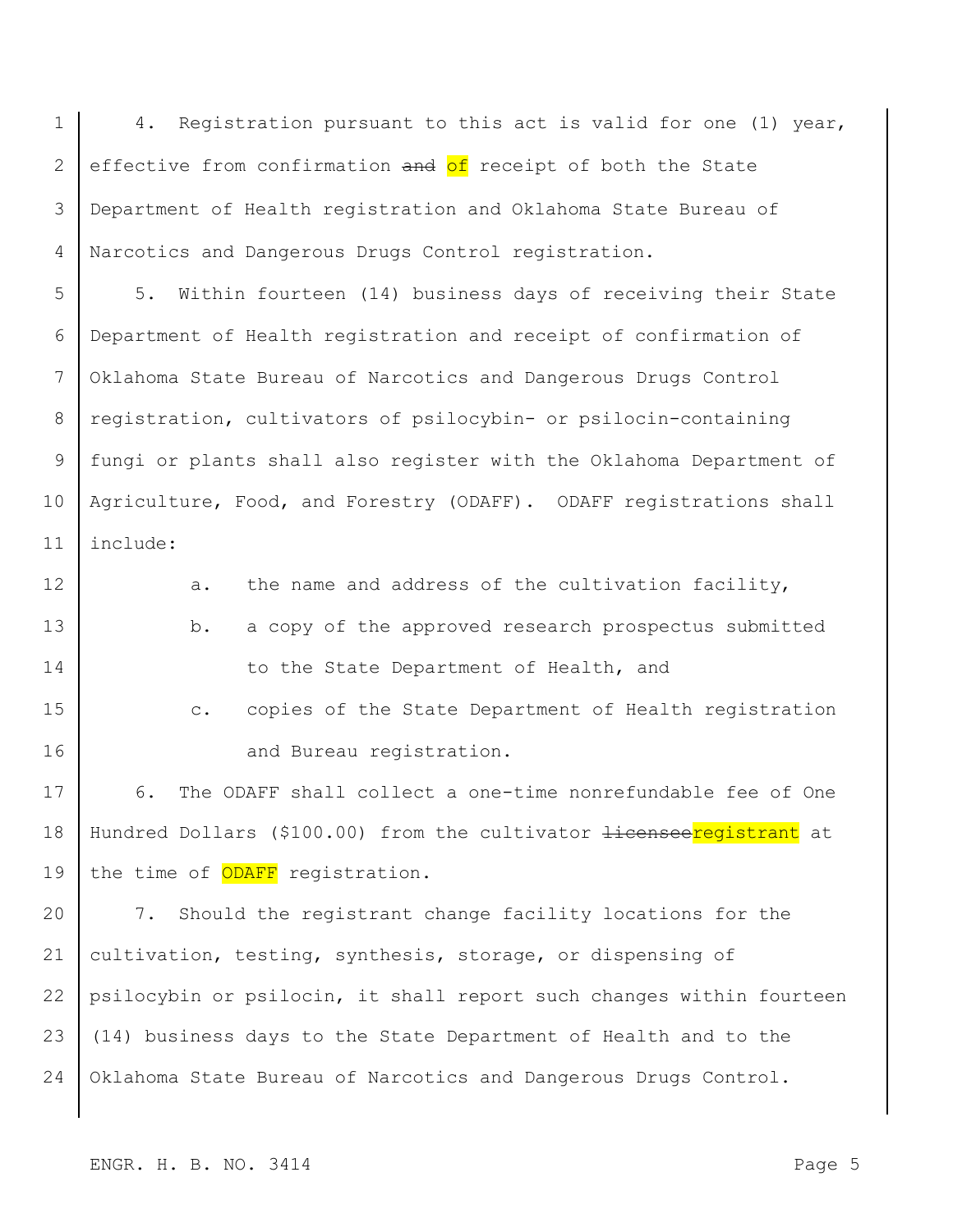1 8. The State Department of Health shall promulgate rules and 2 regulations necessary to implement the program authorized herein.

3 9. Researchers and physicians operating under a valid 4 registration issued in accordance with this act shall not be subject 5 to arrest, prosecution, or any civil or administrative penalty, for 6 the possession, cultivation, synthesis, extraction, or distribution 7 of psilocybin and psilocin insofar as their conduct is in compliance 8 with the provisions of this act.

9 | E. 1. A written certification shall be issued to persons 10 qualifying for participation by a physician participating in a 11 clinical trial described herein. Such written certification shall 12 | contain the following:

- 13 a. the name, address, and telephone number of the issuing 14 physician,
- 15 b. the name and address of the patient issued the 16 certification,
- 17 c. the date on which the written certification was made,
- 18 d. the signature of the physician,
- 19 e. the quantity of psilocybin or psilocin to be 20 dispensed, and

21 f. the form of psilocybin or psilocin to be dispensed. 22 2. Such written certification issued pursuant to this act shall 23 expire one (1) year after its issuance unless such written 24 certification specifies an earlier date of expiration.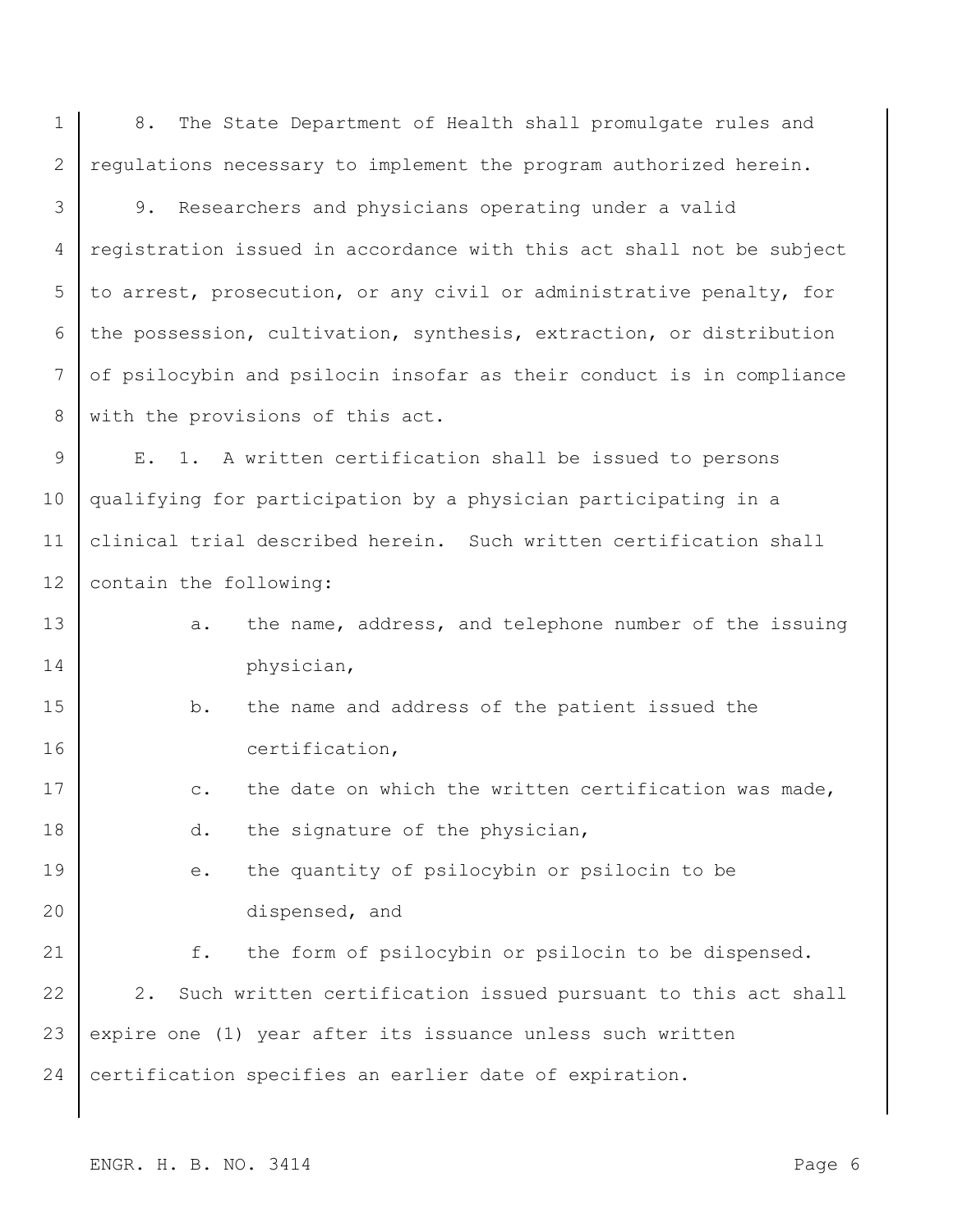1 F. Persons with a valid written certification for participation 2 in a clinical trial as authorized by this act shall not be subject 3 to arrest, prosecution, or any civil or administrative penalty, for 4 the possession of psilocybin and psilocin insofar as their 5 possession is in compliance with the provisions of this act. A 6 person without a registration <del>license</del> as described in subsection D 7 of this section, without a written certification for participation 8 in a clinical trial as described in subsection E of this section, or 9 otherwise not in compliance with the provisions of this act who is 10 in possession of less than one and one-half (1.5) ounces of 11 psilocybin- or psilocin-containing fungi or plants shall be subject 12 to no more than a civil penalty of Four Hundred Dollars (\$400.00); 13 however possession in amounts more than one and one-half (1.5) 14 ounces of psilocybin- or psilocin-containing fungi or plants or 15 their unlawful distribution shall remain subject to the penalties as 16 stated under the Uniform Controlled Dangerous Substances Act.

17 G. In any prosecution involving psilocybin or psilocin as those terms are defined in subsection C of Section 2-204 of Title 63 19 of the Oklahoma Statutes, it shall be an affirmative defense that the person is in possession of psilocybin or psilocin pursuant to this act. Researchers so charged shall file a copy of their State Department of Health registration and Bureau registration pursuant to this act with the court of jurisdiction at least ten (10) days prior to trial. Such registrations shall be presumptive evidence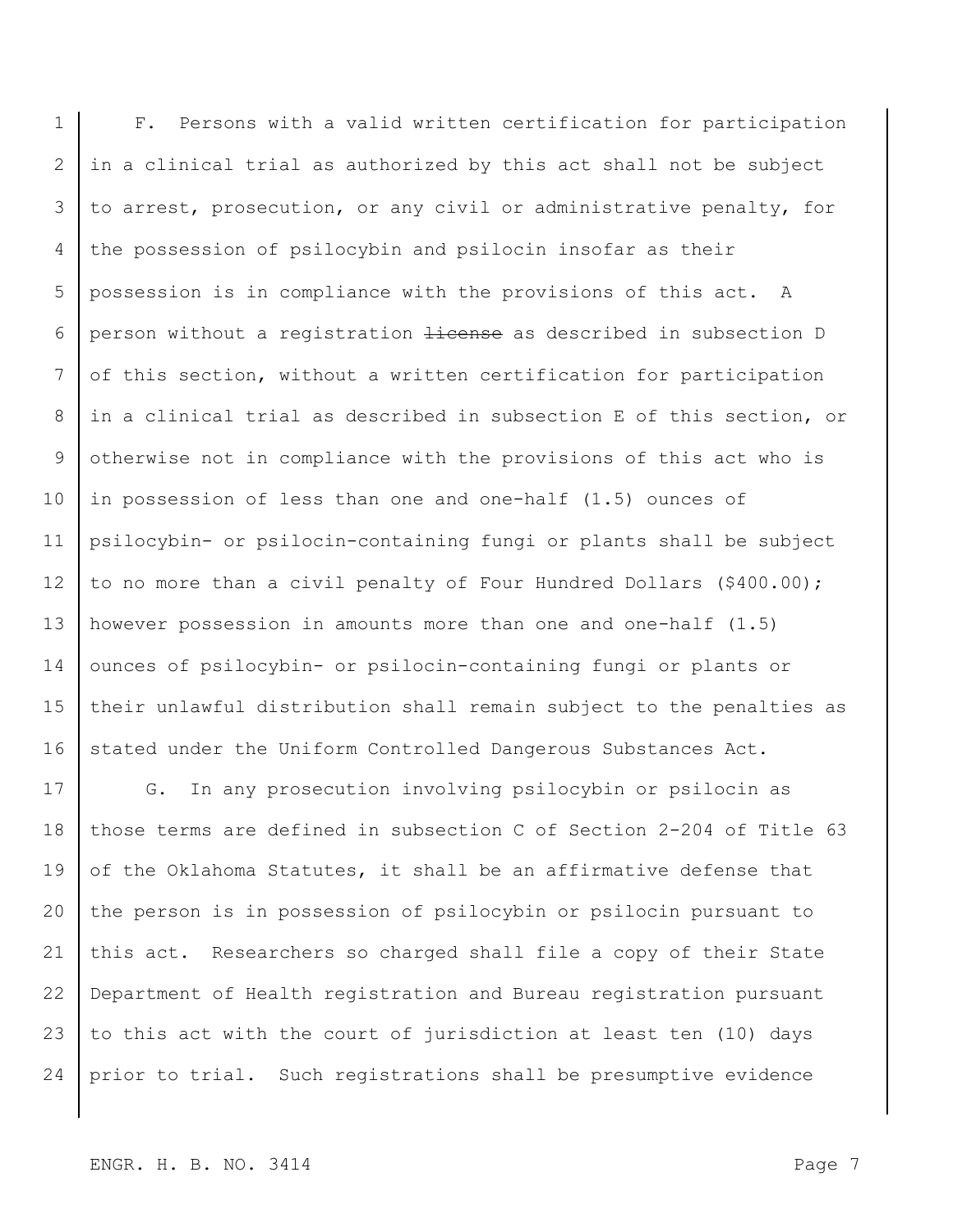that the psilocybin or psilocin was possessed pursuant to this act. Persons participating in a clinical trial who are so charged shall 3 | file a copy of their written certification pursuant to this act with the court of jurisdiction at least ten (10) days prior to trial. 5 Such written certification shall be presumptive evidence that psilocybin or psilocin was possessed pursuant to this act.

7 H. Study researchers shall submit a written report containing 8 the results of the studies conducted under this act and any 9 recommendations for legislative or other actions not later than 10 December 1, 2025.

11 | I. Researching entities shall ensure any protected health 12 information collected during the clinical trials done in accordance 13 with this act does not personally identify any individual.

14 J. The State Department of Health, the Oklahoma State Bureau 15 of Narcotics and Dangerous Drugs Control, the Oklahoma Department of 16 | Agriculture, Food, and Forestry, and any other state agency with 17 access to the research programs authorized by this act shall not 18 release or allow to be released through inaction any protected 19 health information. The protected health information of clinical 20 trial participants shall be exempt from the Oklahoma Open Records  $21$  Act.

22

23

24